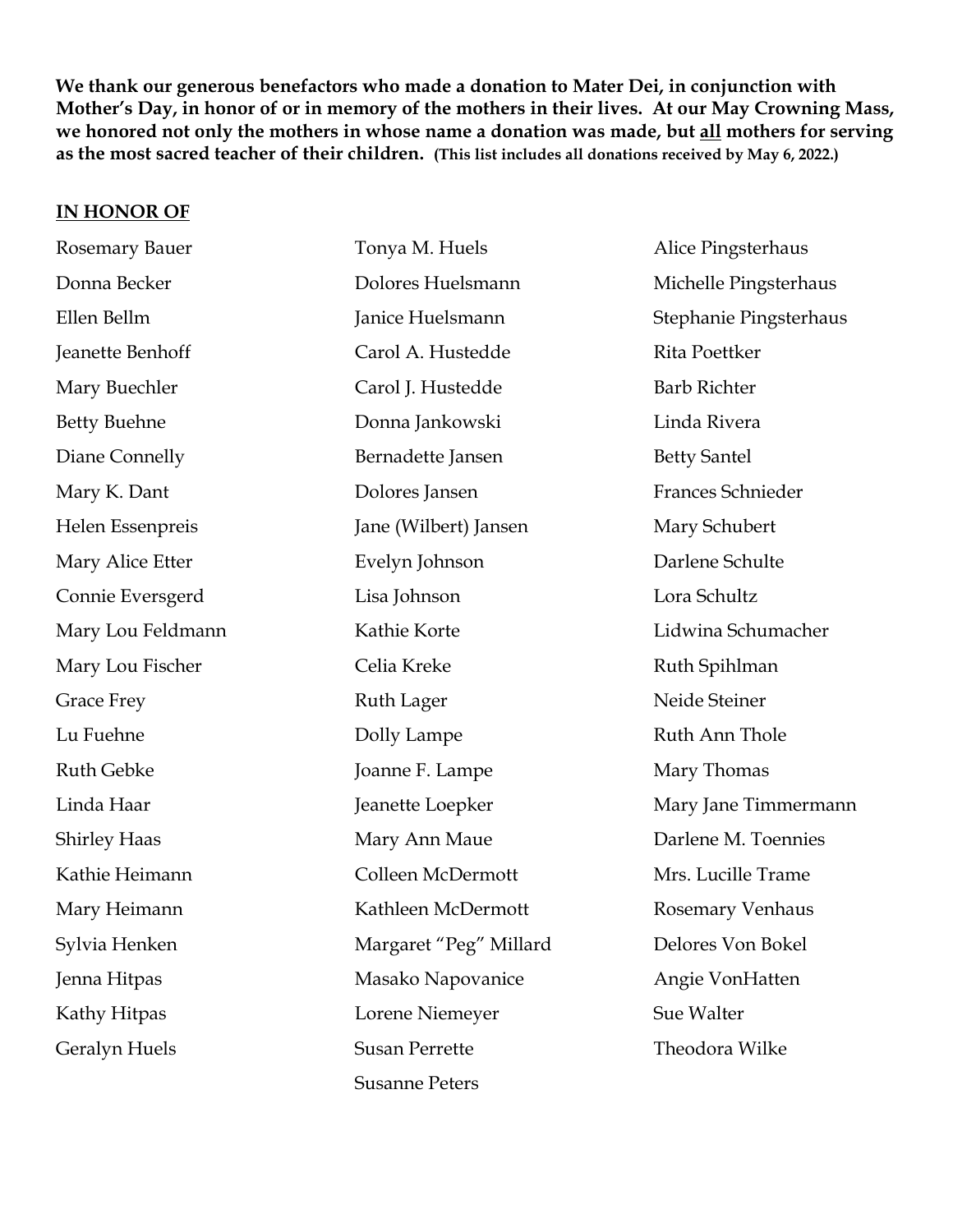## **IN MEMORY OF**

Adella Albers Marie Albers Helen Arentsen Vera Athmer Mathilda Bauman Ann Beckemeyer Clara Beckemeyer Juliana Louise Becker Henrietta Beckmann Sophia A. Beer Clara Bergmann Marian Bossler Deb Brinkmann Elenora Buchmiller Theresa Buchmiller Regina Buehne Wilhelmina Buehne Kate Carrillon Mrs. Joseph Cicirello Jackie Hampel Conlon Loretta Connelly Agnes Darr Lavera Deien Anna M. Deiters Rita T. Deiters Bernadette Detmer Rose Detmer Mathilda Diekemper Celia Lupke Donnewald Marie Eilering

Mary Eilermann Catherine Eilers Antoinette Engelmann Mary Erlinger Pauline J. Etter Linda Evans Betty Eversgerd Evelyn Feldman Anne Feldmann Alice M. Fields Elizabeth H. Fischer Elizabeth R. Fischer Helen Foote Lorraine Ann Foppe Vera B. Fridley Mary Ann Gerdes Beatrice Grapperhaus Irene Grapperhaus Laurene Taphorn Grapperhaus Helen Gydesen Dorothy Haag Earlene Haag Cecilia Haake Olivia Haar Charlotte Halstead Ida Heiligenstein Loretta Heimann Minnie Heimann Lona Hellige Flora Henken

Jeanette Henry Wilma Henss Agnes Hilmes Mary J. Hitpas Ethel Mae Hoeffken Mabel Hoffmann Irene Holtgrave Antoinette Holthaus Bertha Horstmann Helen Horstmann Aggie Huels Betty Huels Lorraine Huelskamp Bernice Huelsmann Irene O. Huelsmann Callie Hughes Marian Innes Adele Jansen Karen M. Jansen Sue Kalmer Marie Kampwerth Hilda Kasson Ruby E. Kasson Anna Kauling Agnes Foppe Keeven Doris Kloeckner Mary Kloeckner Frances Klostermann Regina C. Klostermann Catherine Kluemke Esther Koch